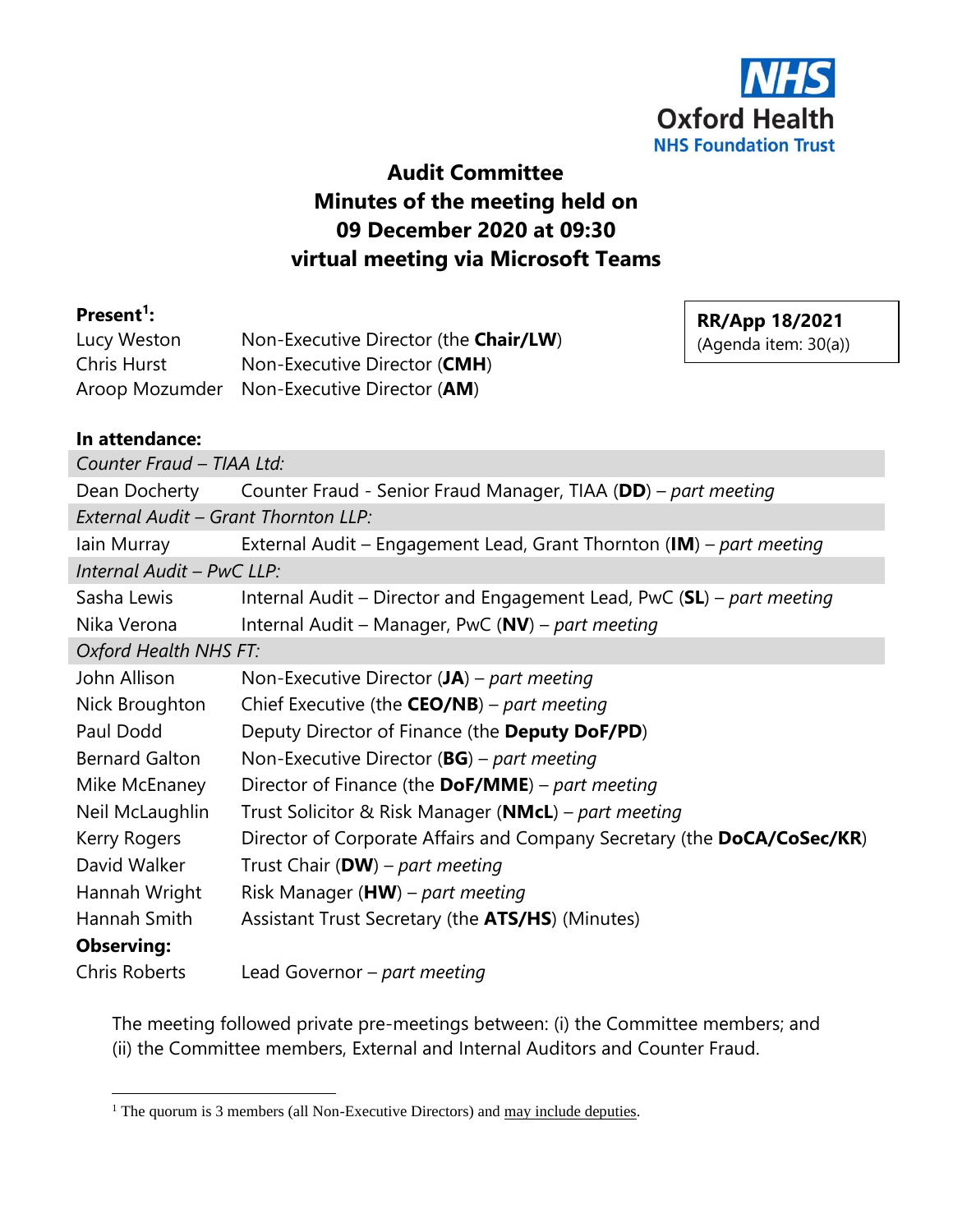| 1. | <b>Welcome and Apologies for Absence</b>                                                                                                                                                                                                                                                                                                                                                                                                                                                                                                                                                                                                                                                                                                                                                                                                                                                                                                                                                                                                                             |  |
|----|----------------------------------------------------------------------------------------------------------------------------------------------------------------------------------------------------------------------------------------------------------------------------------------------------------------------------------------------------------------------------------------------------------------------------------------------------------------------------------------------------------------------------------------------------------------------------------------------------------------------------------------------------------------------------------------------------------------------------------------------------------------------------------------------------------------------------------------------------------------------------------------------------------------------------------------------------------------------------------------------------------------------------------------------------------------------|--|
| a  | The Chair welcomed the Lead Governor, who was observing, to the meeting.<br>No apologies for absence were received.                                                                                                                                                                                                                                                                                                                                                                                                                                                                                                                                                                                                                                                                                                                                                                                                                                                                                                                                                  |  |
| 2. | <b>Confirmation of items for Any Other Business</b>                                                                                                                                                                                                                                                                                                                                                                                                                                                                                                                                                                                                                                                                                                                                                                                                                                                                                                                                                                                                                  |  |
| a  | The CEO reported that the Audit Committee's oversight may be required on<br>the latest developments relating to the Warneford redevelopment. He noted<br>that he and the Trust Chair were supportive of the proposals but the details<br>could benefit from Audit Committee review. The Chair noted that this could<br>be discussed further as a matter of Any Other Business at the Board Seminar<br>later in the day on 09 December 2020. She added that when considering the<br>Warneford redevelopment in more detail, it would be helpful for the Board<br>to have access to specialist independent advice on largescale property<br>transactions and developments.                                                                                                                                                                                                                                                                                                                                                                                             |  |
| 3. | Minutes of the Meeting held on 16 September 2020 and Matters Arising                                                                                                                                                                                                                                                                                                                                                                                                                                                                                                                                                                                                                                                                                                                                                                                                                                                                                                                                                                                                 |  |
| a  | The Minutes of the meeting at Paper AC 46/2020 were approved as a true<br>and accurate record.                                                                                                                                                                                                                                                                                                                                                                                                                                                                                                                                                                                                                                                                                                                                                                                                                                                                                                                                                                       |  |
|    | <b>Matters Arising</b>                                                                                                                                                                                                                                                                                                                                                                                                                                                                                                                                                                                                                                                                                                                                                                                                                                                                                                                                                                                                                                               |  |
|    | Item 2(b) Budget setting - Directorate involvement                                                                                                                                                                                                                                                                                                                                                                                                                                                                                                                                                                                                                                                                                                                                                                                                                                                                                                                                                                                                                   |  |
| b  | Chris Hurst confirmed that the Finance & Investment Committee had<br>received a helpful session from the Finance team on the approach to budget<br>setting and had discussed aspects of budget setting and financial<br>management including in-year escalation processes. The Finance &<br>Investment Committee had been assured that a competent budget setting<br>process was in place and that areas for improvement and development were<br>being targeted. Whilst the Trust's budget setting timescales were similar to<br>those of most trusts, he noted that the earlier that the budget setting process<br>commenced then the more quickly challenges or issues could be resolved<br>with budget holders, otherwise budgets risked not being finalised until May.<br>Nonetheless, the Trust's budget setting was a mature process whereas the<br>setting of the annual Productivity Improvement Programme/Cost<br>Improvement Programme was less so and could potentially be usefully<br>integrated with the more mature budget setting process.  The Audit |  |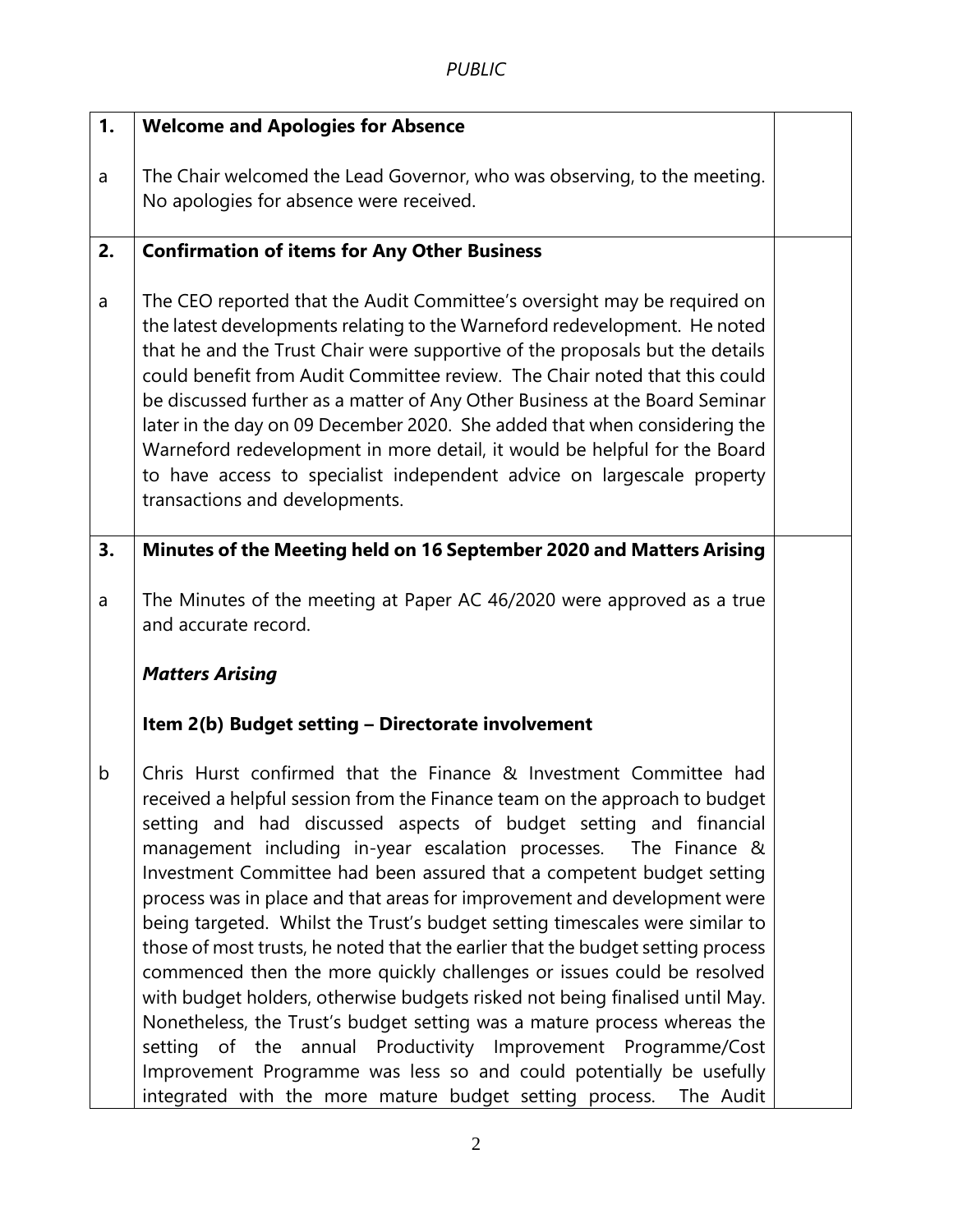Committee noted that the action could be considered complete and that it would be for the Finance & Investment Committee to receive further updates on the refinement of financial management processes from the Director of Finance.

## **Item 2(d) Audit Committee and the Quality Committee oversight of Clinical Audit**

c Further to the update in the Summary of Actions document, which set out the roles of both committees in relation to Clinical Audit and consistent with guidance from the HFMA (Healthcare Financial Management Association) and the Good Governance Institute, the meeting noted that there was further work to do on the different functions of both committees in relation to Clinical Audit. Aroop Mozumder noted that work to refine oversight from the Quality Committee may benefit from discussion in due course between himself, the Chair, the Chief Nurse and the Chief Medical Officer. The Chair added that it would also link into work which had started from the DoCA/CoSec on Board and Board Committee mapping to ensure that there was no unnecessary duplication in reporting or oversight between committees and the Board (as per action 14(a)).

### **Item 3(c)&(d) Overdue/outstanding Internal Audit actions**

d Further to the update and improved position reported in the Summary of Actions document, the Chair asked whether any managers would be attending the meeting to report against their actions. The DoF replied that managers had not been required to attend especially given improved focus on achieving actions and providing progress updates. If revised implementation dates slipped then managers would be put on notice to attend the Audit Committee. The Chair requested that the action be maintained on the Summary of Actions tracker for the time being.

### **Item 14(a) Board and Board Committee mapping exercise**

e The DoCA/CoSec reported that the outcome of the Risk Workshop (on the agenda for this meeting at item 11 below) would inform this work. She added that in early 2021, there would also be an update meeting with the Chair, Sue Dopson (Non-Executive Director) and the DoF on the Board Governance Framework and Board development. **KR**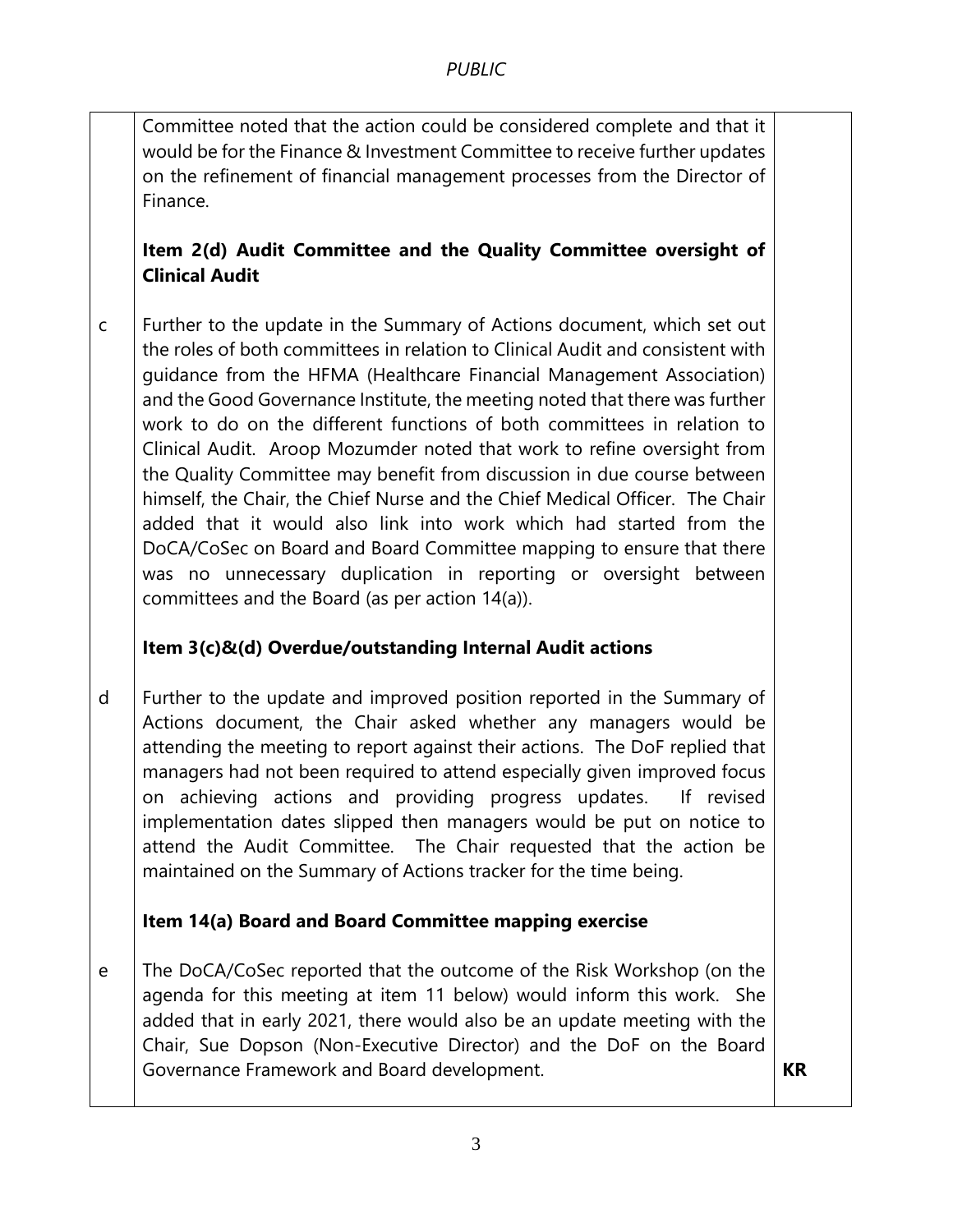### **Item 4(l) from 22 April 2020 - COVID-19 impact – post-balance-sheet note**

- f The Deputy DoF reported that, especially in the absence of further national guidance in relation to financial accounting for COVID-19, the Trust had applied IAS (International Accounting Standard) 10 on Events After The Reporting Period. IAS 10 required the reporting entity to consider whether financial statements required adjustment as a result of events occurring after the reporting date. In accordance with IAS 10, the Trust had therefore considered whether any events had occurred or were likely to occur which would bring into question the appropriateness of accounting policies used in the financial statements (e.g. the validity of the Going Concern concept); whether there had been any developments regarding risk areas and contingencies; and whether any events had occurred that should be treated as adjusting or non-adjusting events and disclosed under IAS 10. Based on this interpretation of IAS 10, there had been no events after the reporting period, commitments or contingencies, other than those already disclosed in the accounts for the period ended 31 March 2020. No further guidance had been issued by NHS Improvement in relation to financial accounting for COVID-19 and FY20 since the Annual Accounts had prepared and submitted. Given the funding arrangements in place for FY21, the Trust remained a Going Concern.
- g The Committee noted that the following action had been progressed but was yet to be completed: 13(g) Cyber Security training/awareness.
- h The Committee confirmed the following actions had been completed and/or were on the agenda:
	- $\bullet$  5(a) Clinical Audit annual report on the agenda;
	- 8(b) Counter Fraud case involving duplicate timesheets on the agenda as part of the Counter Fraud progress report at paper AC 49/2020; and
	- 11(c) Single Action Tender/Quotation Waivers report.
- **4. Internal Audit progress report and action tracker**
- a Sasha Lewis presented the progress report at paper AC 47(ii)/2020 and confirmed that work on the first three Internal Audit reviews for FY21 had commenced, having been delayed due to the impact of COVID-19: key financial systems; IT; and COVID-19 reviews. The potential scope of the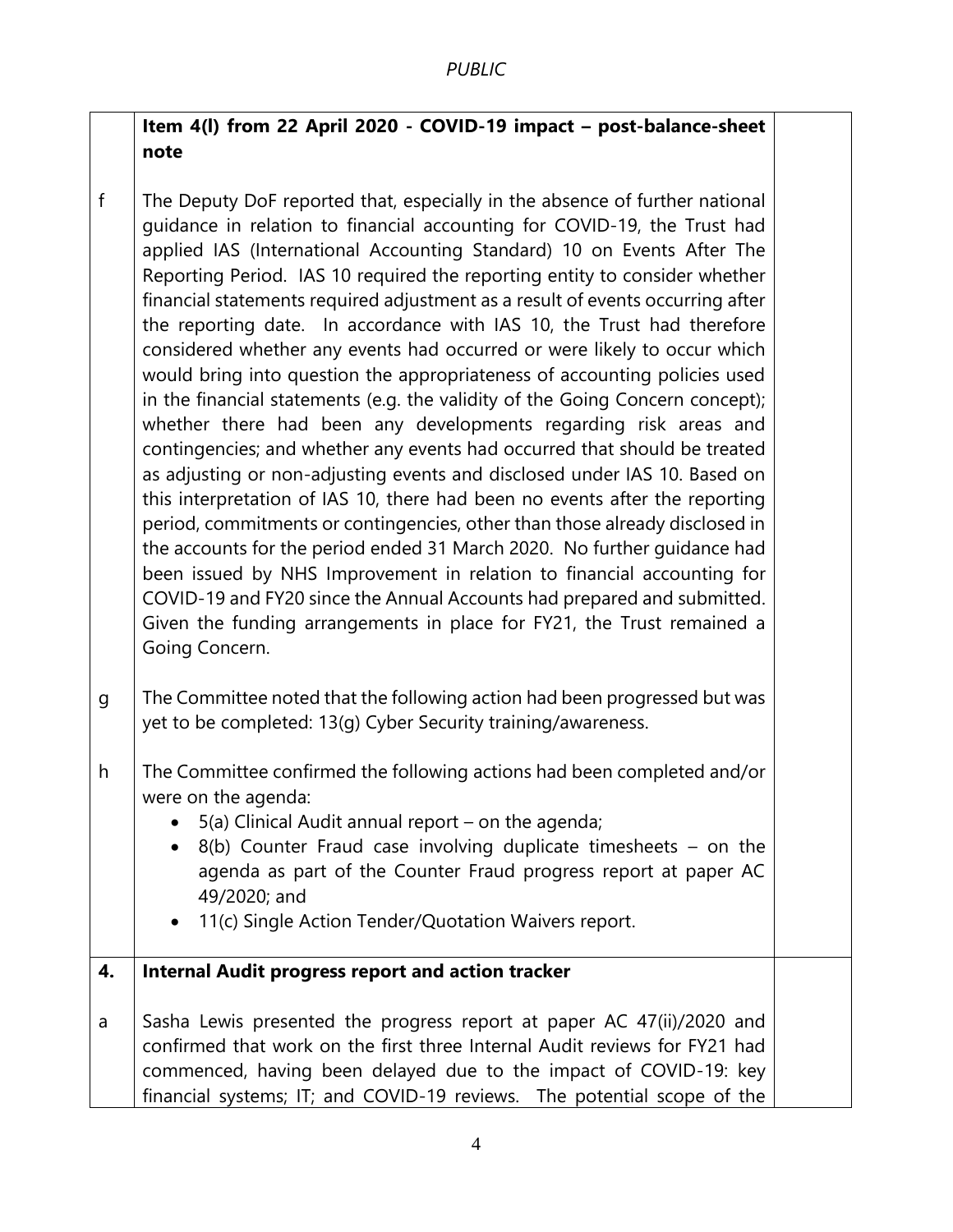COVID-19 review could be broad (potentially encompassing changes which had needed to be put in place as a result of COVID-19 as well as governance and risk management) and scoping had taken longer than usual given the greater number of people who had needed to be involved; however, scoping meetings were nearing completion and the scoping was anticipated to be finalised by early in 2021. The Chair noted that although the delay to the Internal Audit programme had been understandable in the context of COVID-19, it had been noted that the Trust was slightly behind on progress compared to other trusts serviced by the Internal Audit team; she asked that Internal Audit alert the Committee if at any point it appeared that delivery of the Internal Audit Plan might be compromised.

- b The Chair referred to Appendix B (Thought Leadership) in the report, on how NHS trusts should restart after the pandemic and re-evaluate their assurance frameworks, risk appetite, organisational culture and past decision-making. She noted that the three stages set out for this (taking stock, being prepared and looking ahead) were not areas on which the Audit Committee was currently well sighted and therefore if they could be covered as part of the Internal Audit review on COVID-19, this could be useful. The Trust Chair cautioned that the content of Appendix B (Thought Leadership) should not be presented as a technical recommendation as it was driven by ideological values which may be generically useful but were not necessarily the same as the Trust's or the wider NHS's values; ultimately an ideological position should not be confused with a technical observation or recommendation. Whilst he was not opposed to Internal Audit volunteering its thoughts and opinions, he suggested that the difference between those and formal advice should be recognised. The Chair agreed but noted that the opinions volunteered could still sometimes be useful to influence the thinking of the Committee and the Trust.
- c Sasha Lewis presented the action tracker at paper AC 47(iii)/2020 and highlighted that there had been significant progress, since the last meeting, by management to complete actions. 45% of actions had been completed, 52% were in progress and 3% had been superseded; action updates had been provided by all action owners whose actions had been overdue or were in progress. 17 actions remained open and those 8 which had been overdue had all had agreed revised completion dates set for 2021. The DoF added that the position on progressing Internal Audit actions had significantly improved, with proper engagement from management. He noted that managers would be held to the revised completion dates and monthly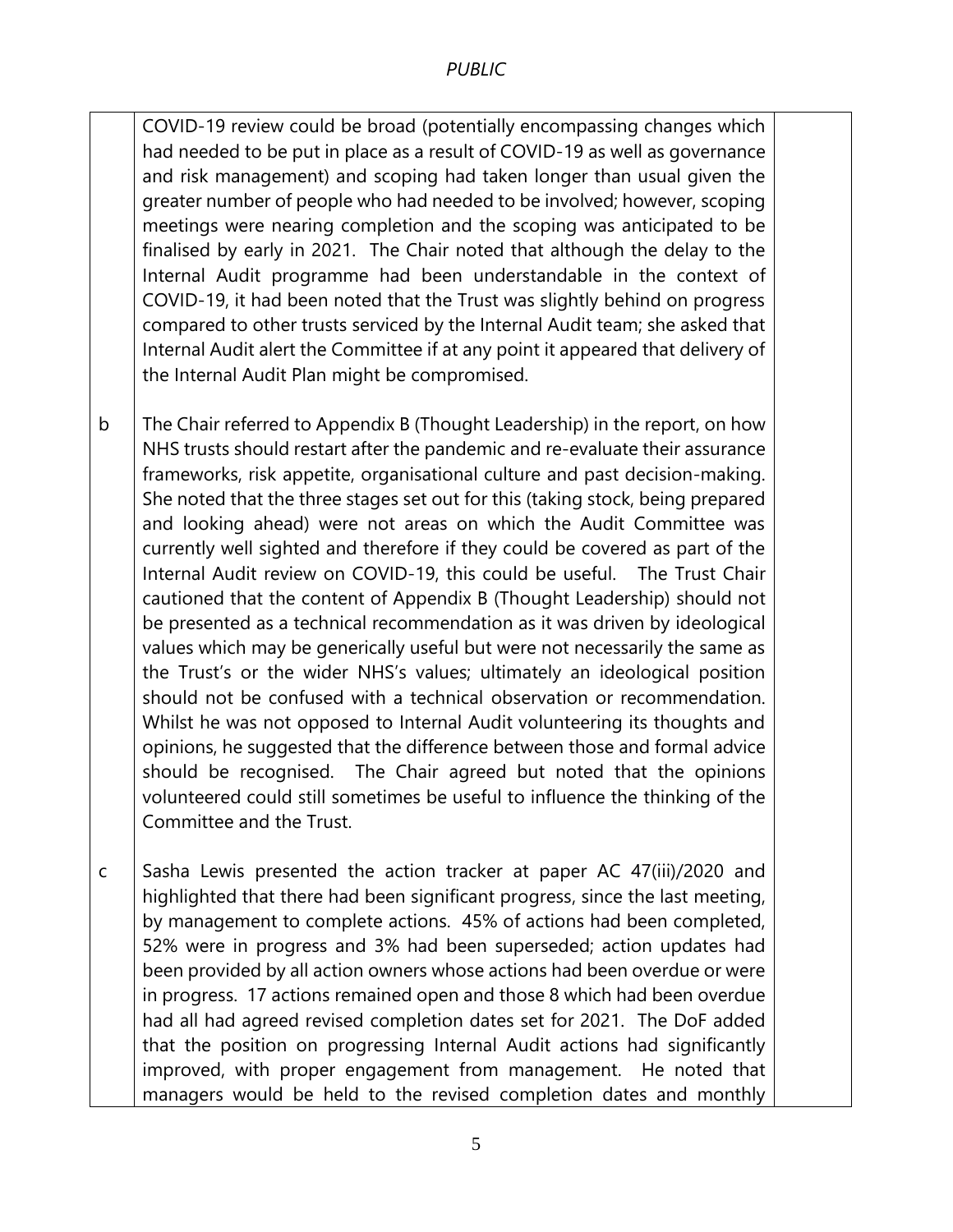progress updates would be provided to the Executive. The Chair acknowledged the significant progress which had been made and the Executive support, noting the robust responses in the action tracker. However, she remained concerned that formerly high priority actions had been given revised completion dates. The DoF replied that, as with risks, the rating given to actions needed to be tested against the current mitigations in place as this may mean that the net rating may not be as high as previously thought. The CEO added that performance to complete Internal Audit actions needed to continue to improve.

#### d **The Committee noted the report.**

*The DoF left the meeting.* 

#### **5. External Audit progress report**

a Iain Murray presented the report at paper AC 48/2020 and noted that independent examination of the Trust Charity's accounts had been completed and the Charity's Annual Report & Accounts were pending formal sign-off by the Charity Corporate Trustee. Planning processes for the Trust's FY21 External Audit had started and timescales were being discussed with the Finance team, with a view to issuing an External Audit Plan early in 2021. The statutory deadline for FY21 accounts had not yet been published and it was anticipated that some milestones may inevitably be impacted due to COVID-19. He noted that External Audit had previously highlighted to the Committee that nationally there would be changes to the Value For Money conclusion; these could be discussed in more detail at the meeting in February 2021.

b Aroop Mozumder referred to the Trust Chair's comments on private sector opinion, at item 4(b) above, and noted that those comments could also apply to the sector update included in this report; comments upon the future of external clinical experts and how the role of a clinician could morph into one of data analyst and population health adviser may be less pertinent than commentary upon what was actually happening. The Chair added that the wider sector updates in both the Internal and External Audit progress reports did sometimes provide helpful insights, especially if considered as wider reading and horizon scanning; whilst they may not be appropriate in the main body of a report to the Committee, they could still usefully be provided as appendices, especially on the understanding that the Committee and the Trust did not necessarily need to agree with the opinions provided. Aroop Mozumder replied that he would be satisfied with this as an approach, as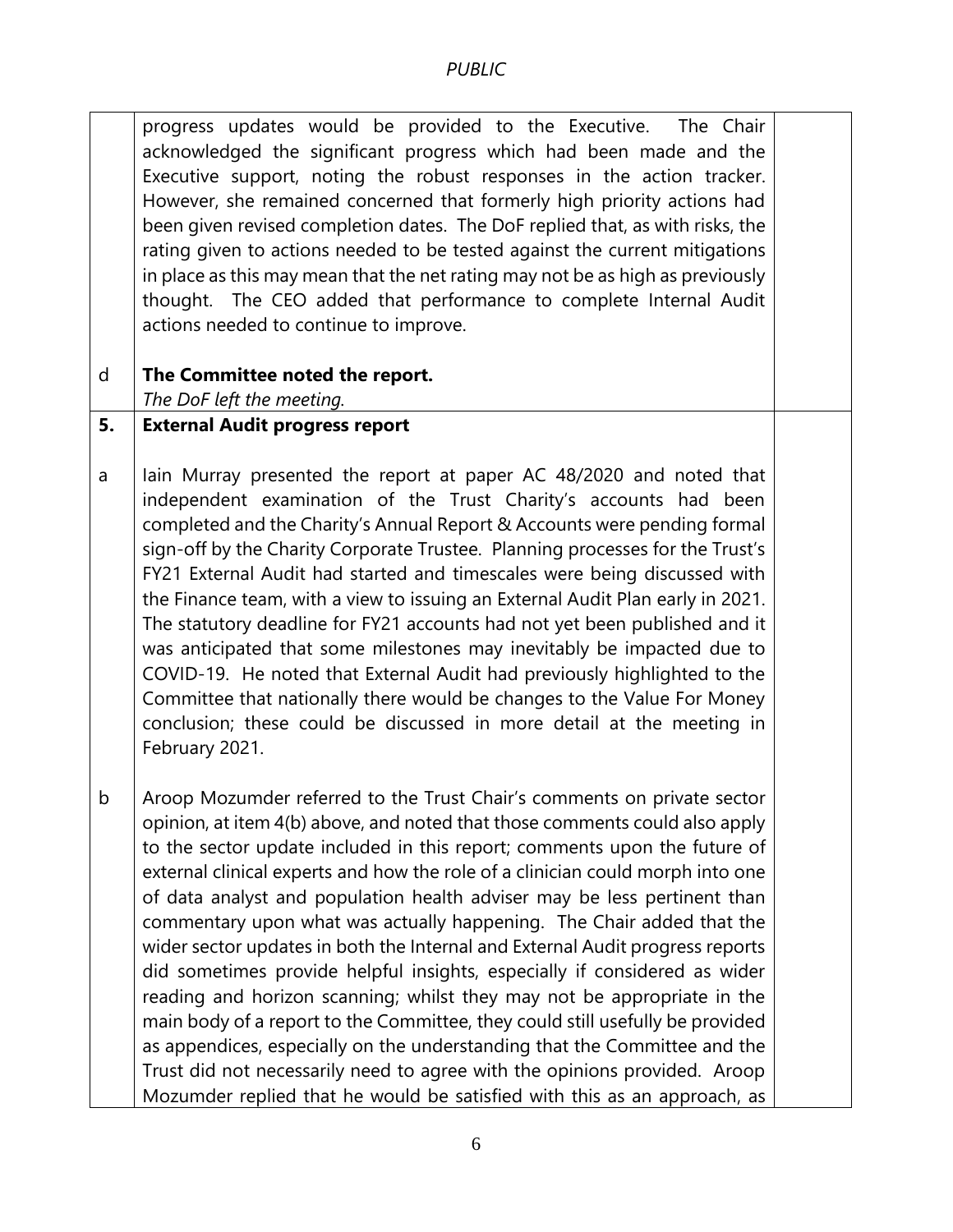|             | long as it was open for the Committee to disagree. Iain Murray agreed and                                                                                                                                                                                                                                                                                                                                                                                                                                                                                                                                                                                                                                                                                                                                                                                                                                                                                                                                                                                                                                                                                        |                     |
|-------------|------------------------------------------------------------------------------------------------------------------------------------------------------------------------------------------------------------------------------------------------------------------------------------------------------------------------------------------------------------------------------------------------------------------------------------------------------------------------------------------------------------------------------------------------------------------------------------------------------------------------------------------------------------------------------------------------------------------------------------------------------------------------------------------------------------------------------------------------------------------------------------------------------------------------------------------------------------------------------------------------------------------------------------------------------------------------------------------------------------------------------------------------------------------|---------------------|
|             | noted that the sector updates were there for the Committee to take or leave,                                                                                                                                                                                                                                                                                                                                                                                                                                                                                                                                                                                                                                                                                                                                                                                                                                                                                                                                                                                                                                                                                     |                     |
|             | or could be omitted.                                                                                                                                                                                                                                                                                                                                                                                                                                                                                                                                                                                                                                                                                                                                                                                                                                                                                                                                                                                                                                                                                                                                             |                     |
| $\mathsf C$ | The Committee noted the report.                                                                                                                                                                                                                                                                                                                                                                                                                                                                                                                                                                                                                                                                                                                                                                                                                                                                                                                                                                                                                                                                                                                                  |                     |
| 6.          |                                                                                                                                                                                                                                                                                                                                                                                                                                                                                                                                                                                                                                                                                                                                                                                                                                                                                                                                                                                                                                                                                                                                                                  |                     |
|             | <b>Counter Fraud progress report</b>                                                                                                                                                                                                                                                                                                                                                                                                                                                                                                                                                                                                                                                                                                                                                                                                                                                                                                                                                                                                                                                                                                                             |                     |
| a           | Dean Docherty presented the report AC 49/2020 on proactive Counter Fraud<br>work for September-December 2020. Further to page 3 of the report and<br>the publication of the Counter Fraud Functional Standard (GovS 013), he<br>noted that the Trust's Counter Fraud policy would need to be updated<br>accordingly but further guidance on the GovS 013 Assessment Framework<br>was still awaiting publication; he confirmed that in the interim the policy<br>remained fit for purpose. The Committee agreed that the revision of the<br>Counter Fraud policy could await final publication of all applicable guidance.<br>He summarised that the new Counter Fraud Functional Standard, which<br>would replace the current NHS Standards for Providers, was a positive step<br>towards the public sector working to a common Counter Fraud Standard and<br>a more aligned approach. The Chair asked whether the Trust was likely to<br>be fully compliant with the incoming new Standard and whether there were<br>any concerns. Dean Docherty confirmed that the Trust was aligned with the<br>new Standard and he had no concerns about its implementation. |                     |
| $\mathsf b$ | He also summarised the work which had been taking place as set out in the<br>report under the sections on: Inform and Involve; Prevent and Deter; and<br>Hold to Account. The Chair referred to page 4 of the report and the COVID-<br>19 Fraud Risk Thematic Review; she asked when this would be published.<br>Dean Docherty confirmed that it could be issued later today as the<br>completed action plan to accompany it had now been received.  The Chair<br>referred to page 5 of the report and the Fraud Alert (CBN 20013 - Fraud,<br>Bribery & Corruption Risk Management) which placed increased emphasis<br>on risk-based proactive work. She asked whether the Trust was already<br>meeting this expectation or whether it would change Counter Fraud's<br>approach to reporting. Dean Docherty confirmed that the Trust was meeting<br>the expectation and that it would not alter the approach to reporting.                                                                                                                                                                                                                                       | <b>DD</b><br>(TIAA) |
| $\mathsf C$ | In relation to item 3(h) above and the action relating to the Counter Fraud<br>case involving duplicate timesheets, Dean Docherty referred to page 6 of the<br>report and provided an update that both individuals had been interviewed;                                                                                                                                                                                                                                                                                                                                                                                                                                                                                                                                                                                                                                                                                                                                                                                                                                                                                                                         |                     |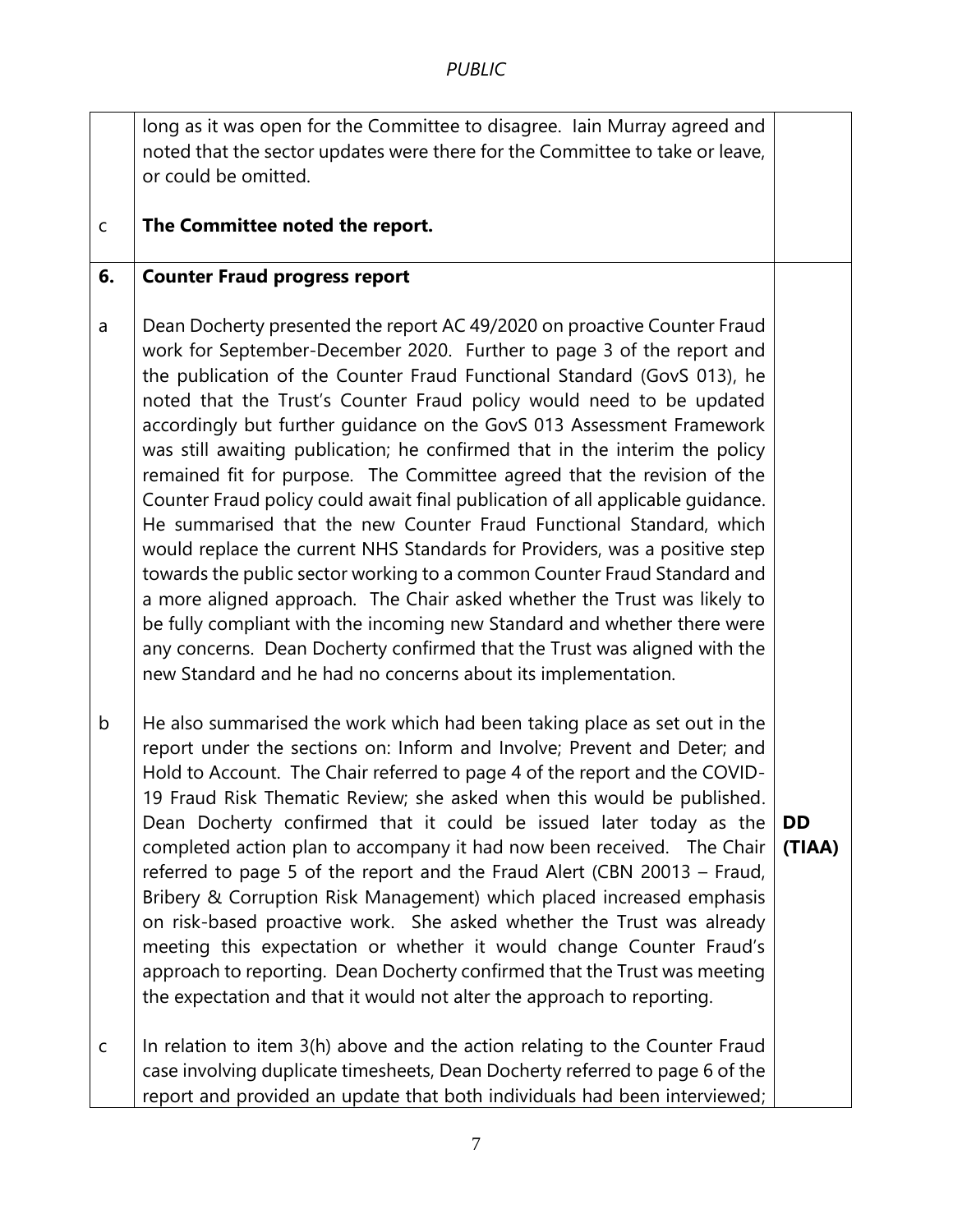potentially there had been no fraud but there may be learning for internal processes. He noted that the DoF and the Deputy DoF were aware and considering potential internal system weaknesses. The Deputy DoF added that the HR team was leading on the system review.

d The meeting discussed the coverage of Counter Fraud and related matters as part of Trust induction. Chris Hurst suggested that, whilst not necessarily a direct request from this Committee, it might be useful if the Counter Fraud slot at induction also covered Cyber Security and IT Fraud, especially given the potential risks to business interruption; Dean Docherty replied that he could consider including this as part of his Cyber Security slot. The CEO added that, having recently undergone induction, he had been struck by the significant focus upon Counter Fraud and whilst this was an important matter it may not merit as much time as it received as part of induction and the emphasis upon consequences and punishment may not be in keeping with the current values-driven culture of the organisation. He noted that there were not many current cases listed in the report and asked whether the Trust was an outlier compared to other organisations and a particularly low referrer of cases. Dean Docherty replied that the Trust was consistent amongst TIAA's other clients and leaning towards being a higher referrer of cases. He noted that he could review the content of the induction material.

e Aroop Mozumder referred to page 9 of the report and asked whether the updates on cyber threats and risks associated with cloud computing were relevant for this Committee. The Chair asked whether these were passed on to the Director of Strategy & Chief Information Officer. The Deputy DoF confirmed that as soon as Counter Fraud issued alerts, these were passed on to the appropriate teams to ensure that appropriate actions were taken.

f **The Committee noted the report and that the Counter Fraud policy would be updated in due course once all Counter Fraud Functional Standard (GovS 013) guidance had been published.** 

#### **7. Whistleblowing arrangements report**

a The Chair noted that the opportunity for the DoF to present the report at paper AC 50/2020 before he had had to leave the meeting had been missed but that the report could be taken as read and opened up to questions. Chris Hurst confirmed that he was the lead Non-Executive Director for Whistleblowing.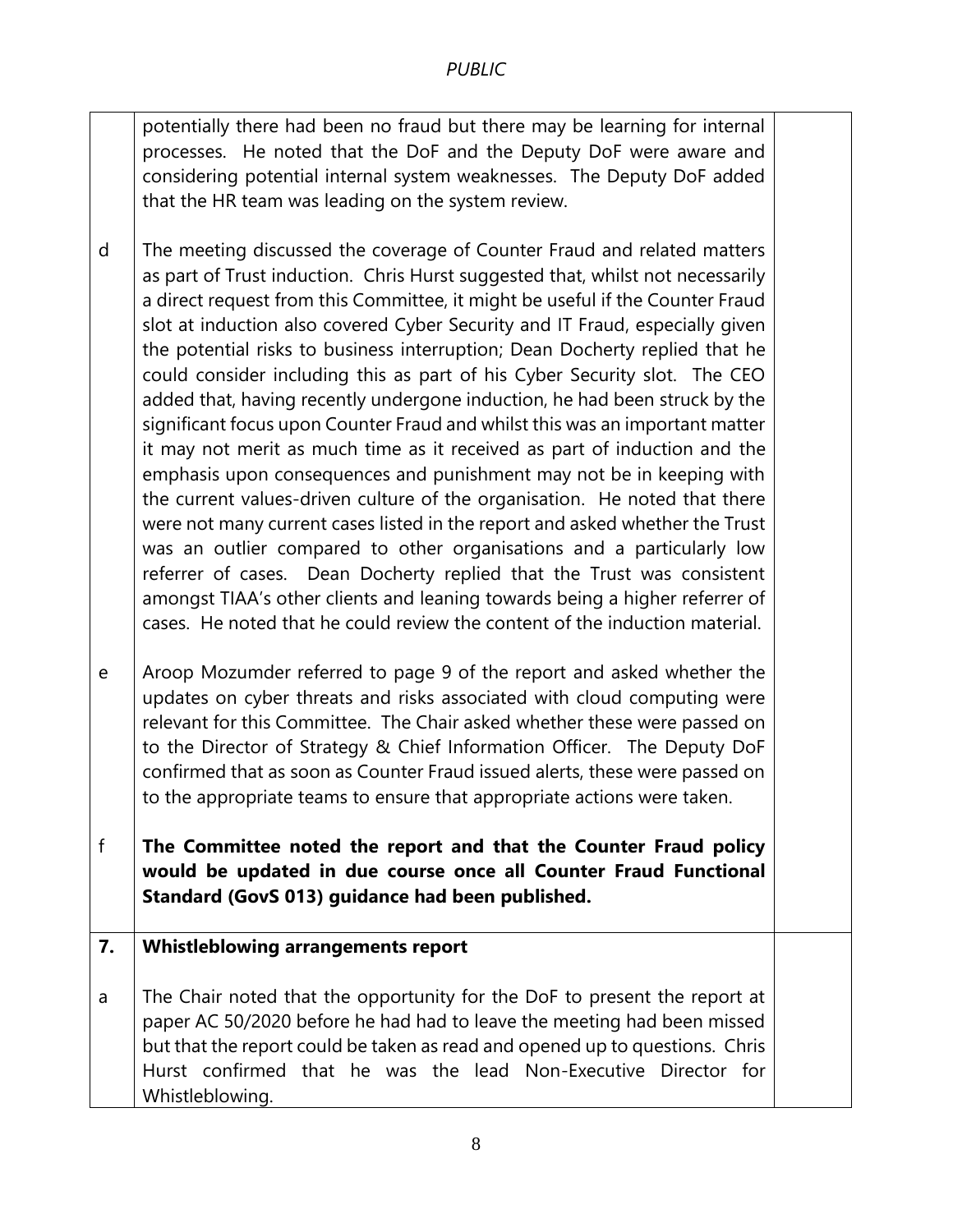- b c The CEO added that now that the Executive Management Committee would more formally report into the Board, when it received reports on investigations under the Management of Concerns policy it would now be able to more formally report and escalate these to the Board if appropriate. The Chair referred to page 7 of the report and whether a review of staff awareness of Whistleblowing procedures was needed. She highlighted that the report had suggested that the relevant parts of the intranet may benefit from being refreshed periodically and that the Committee may wish to ask the Freedom to Speak Up Guardian and Communications team to consider how to achieve this, bearing in mind the limitations of the intranet as a communications tool. The DoCA/CoSec replied that she would follow up this action with the Freedom to Speak Up Guardian and Communications team. **KR**
- d The meeting discussed reporting of Whistleblowing cases and whether reporting to this meeting was an example of unnecessary duplication. The DoCA/CoSec confirmed that the Audit Committee received reporting on Whistleblowing arrangements and processes in line with guidance on the remit of audit committees. This was separate to the reporting which the Board received on actual Whistleblowing cases and there was potential for development in the separate reporting to the Board on how much detail was provided on each case as well as how to report on any emerging themes. She reminded the meeting that the questions being used as headings in this report had been taken from guidance for audit committees on the questions that could be asked to determine whether arrangements were appropriate; the headings were therefore appropriate to guide the Audit Committee. The Chair agreed.
- e The CEO suggested that it would be useful to have a flow diagram which outlined how staff could escalate concerns up to the Board or to Chris Hurst, in his capacity as lead Non-Executive Director for Whistleblowing; he noted that this should be readily available for staff to access across the Trust. **KR**
- f Chris Hurst reminded the meeting that it was relevant for the Audit Committee to be satisfied that the Trust had effective arrangements and processes in place for types of audit, including Clinical Audit, as well as Whistleblowing. The more detailed findings and learning from cases may however be more appropriate for other committees to follow-up, such as the Quality Committee or the People, Leadership & Culture Committee. The reporting which the Audit Committee received needed to enable it to assess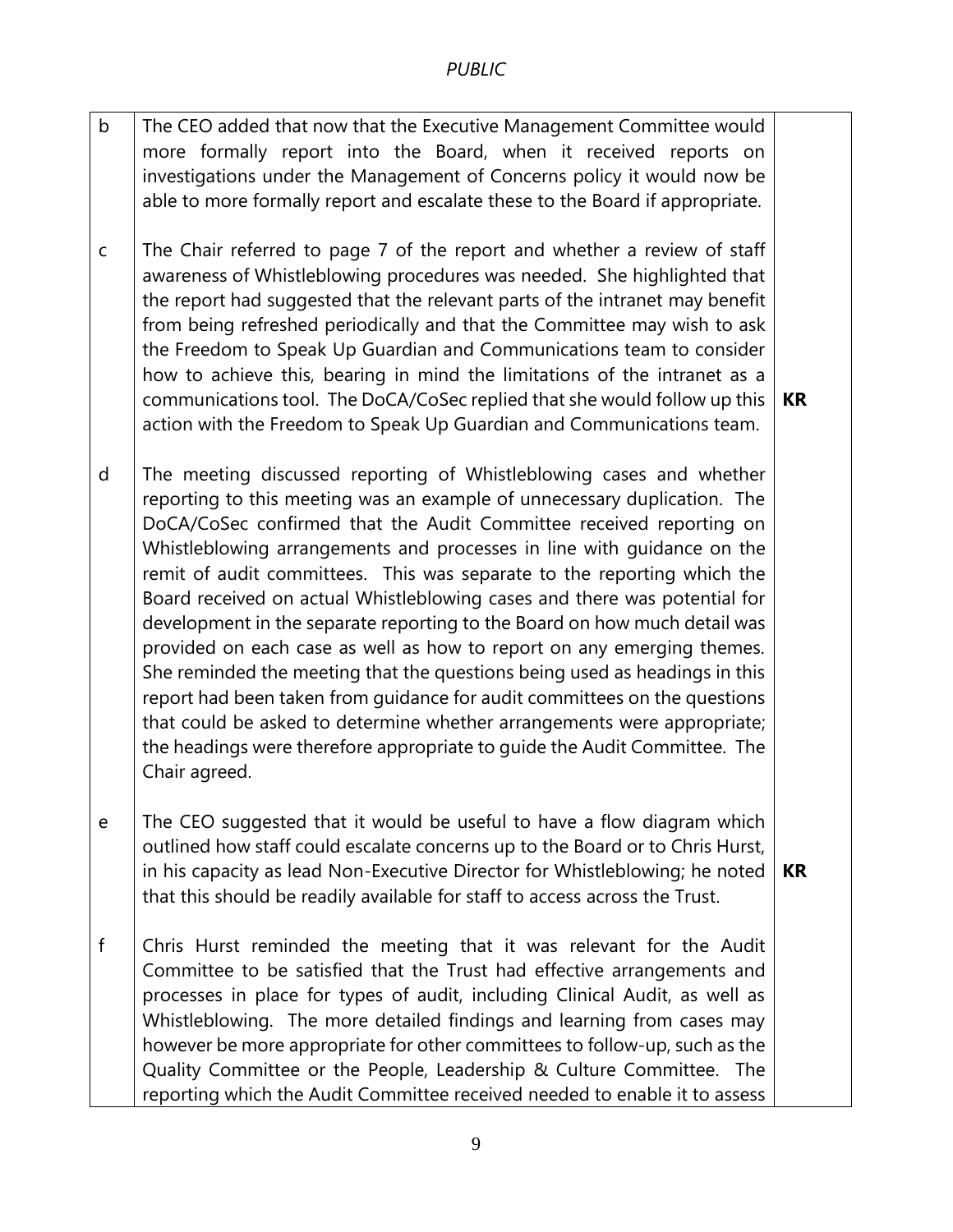that proper processes were in place, operating effectively and in alignment with relevant risks for the organisation. He added that he supported a mapping exercise, as referred to at item 3(e) above, to set out reporting and potential duplication into Committees.

g **The Committee noted the report and was assured that proper arrangements were in place with regard to Whistleblowing and Speak Up procedures, whilst noting that future reporting to the Board in particular may continue to evolve.** 

#### **8. Clinical Audit annual report**

- a Aroop Mozumder, in his capacity as Chair of the Quality Committee, presented the report at paper AC 51/2020 and confirmed that this had been received at the Quality Committee meeting on 11 November 2020 and he had agreed to present it to this meeting on behalf of the team. He highlighted successes, as set out in section 1(a) of the report, including the use of new IT platforms in Clinical Audit and maintenance of some ongoing Clinical Audit oversight even during COVID-19. However, there were challenges, as set out in section 1(b) of the report, including the relatively low profile of Clinical Audit on the agendas of directorate governance meetings. He noted that Clinical Audit may benefit from more joint clinical leadership to drive forward the function, assist it to achieve a higher profile and link it with Quality Improvement work happening across the Trust. The CEO added that Clinical Audit needed to become more of a Quality Improvement tool and a resource to drive forwards Quality Improvement; Quality Improvement, including Clinical Audit, should be a feature on directorate governance agendas. Responsibility sat with the Executives who had Quality as part of their portfolios.
- b The Chair noted that the report still raised more questions than it answered and may not be sufficient to provide assurance that appropriate Clinical Audit policies and procedures were in place and being followed. The brief bullet point list of themes requiring improvement, at section 1(c), highlighted themes which had been circulating for years. Similarly to outstanding/overdue Internal Audit actions, there appeared not to have been sustained improvement. Aroop Mozumder agreed that it was frustrating that highlighted themes had not improved with the speed that they should; however, he noted that progress was also the responsibility of Executive clinical leadership and that at this time, some of that leadership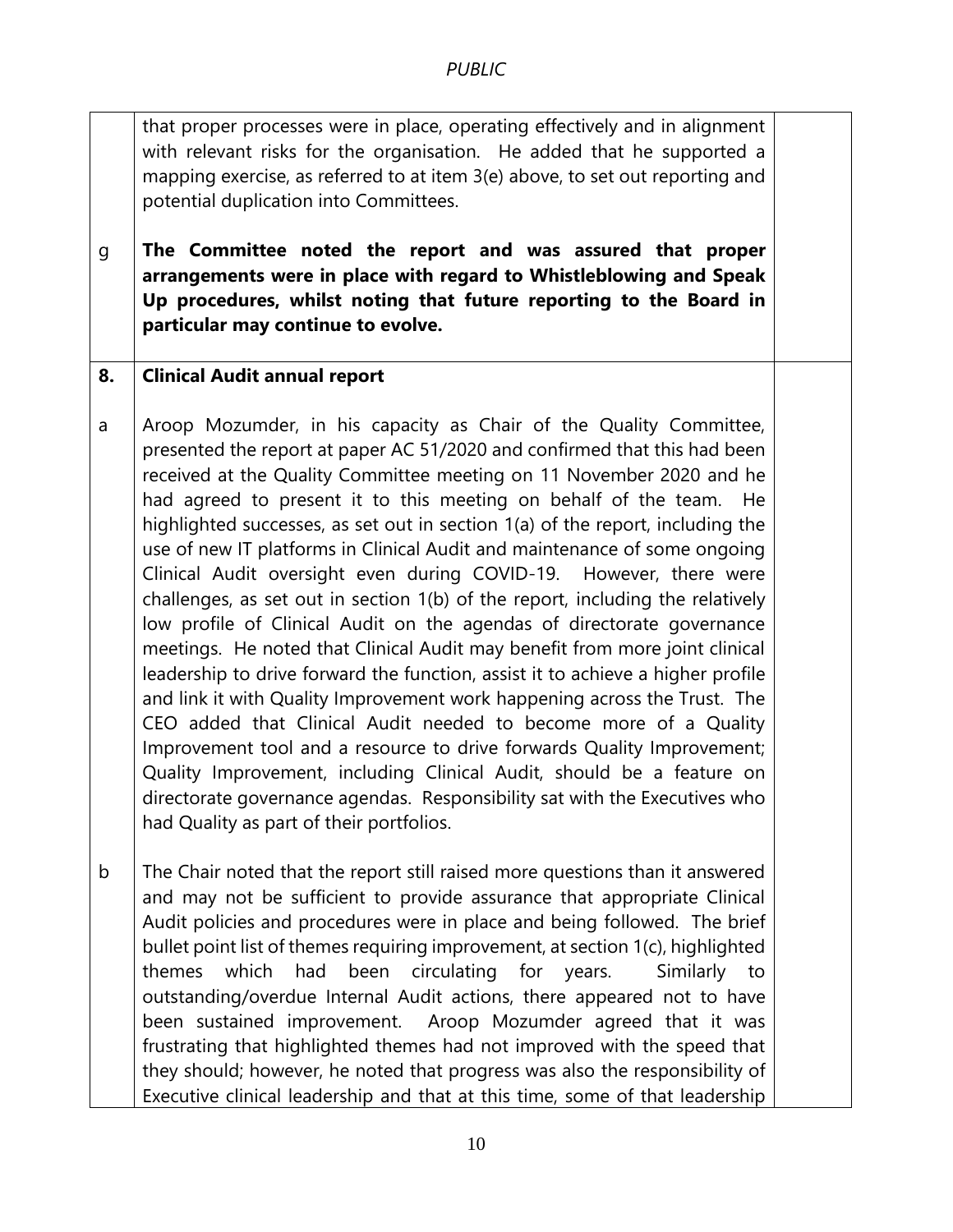| $\mathsf C$ | had heavy portfolios to attend to. The Chair noted that the Committee would<br>need further assurance in relation to the effectiveness of Clinical Audit<br>processes at a future meeting, subject to the impact of COVID-19. This would<br>be separate to the work of the Quality Committee on the outcomes and<br>clinical detail of Clinical Audit reviews, also subject to the impact of COVID-<br>19 upon continuance of the Clinical Audit programme.<br>The Committee noted the report but was not yet assured on the<br>effectiveness of Clinical Audit processes. Subject to the impact of<br>COVID-19, it remained for the Committee to seek assurance on:<br>how the programme of Clinical Audit work had been decided<br>$\bullet$<br>upon;<br>whether the Clinical Audit programme was at an appropriate<br>$\bullet$<br>level and reflected the Trust's strategic objectives;<br>the rigour of the processes in place for conducting clinical audits;<br>$\bullet$<br>whether all clinical audits were reported, in what form and to<br>$\bullet$<br>whom; and<br>how matters arising from clinical audits were dealt with and<br>followed up. | <b>HS</b> |
|-------------|--------------------------------------------------------------------------------------------------------------------------------------------------------------------------------------------------------------------------------------------------------------------------------------------------------------------------------------------------------------------------------------------------------------------------------------------------------------------------------------------------------------------------------------------------------------------------------------------------------------------------------------------------------------------------------------------------------------------------------------------------------------------------------------------------------------------------------------------------------------------------------------------------------------------------------------------------------------------------------------------------------------------------------------------------------------------------------------------------------------------------------------------------------------|-----------|
| 9.          | <b>Charity Committee annual report</b>                                                                                                                                                                                                                                                                                                                                                                                                                                                                                                                                                                                                                                                                                                                                                                                                                                                                                                                                                                                                                                                                                                                       |           |
| a           | The DoCA/CoSec presented the report at paper AC 52/2020 and explained<br>that this was the annual report for the business of the Charity Committee,<br>separate from the Charity's Annual Report & Accounts which would be<br>presented to a meeting of the Charity Corporate Trustee later on 09<br>December 2020. She emphasised the importance of getting the right<br>attendance at meetings in order to progress matters but highlighted that<br>there was potential for an exciting year ahead with more resourcing available<br>for the Charity and a higher profile for all NHS charities, especially given<br>fundraising efforts nationally in response to COVID-19.                                                                                                                                                                                                                                                                                                                                                                                                                                                                               |           |
| b           | Chris Hurst highlighted the key development of the Charity Strategy 2019-<br>22 and noted that the Charity Committee was an important route to amplify<br>and leverage benefits for the Trust including both patients and staff.                                                                                                                                                                                                                                                                                                                                                                                                                                                                                                                                                                                                                                                                                                                                                                                                                                                                                                                             |           |
| $\mathsf C$ | The Committee received the Charity Committee's annual report.                                                                                                                                                                                                                                                                                                                                                                                                                                                                                                                                                                                                                                                                                                                                                                                                                                                                                                                                                                                                                                                                                                |           |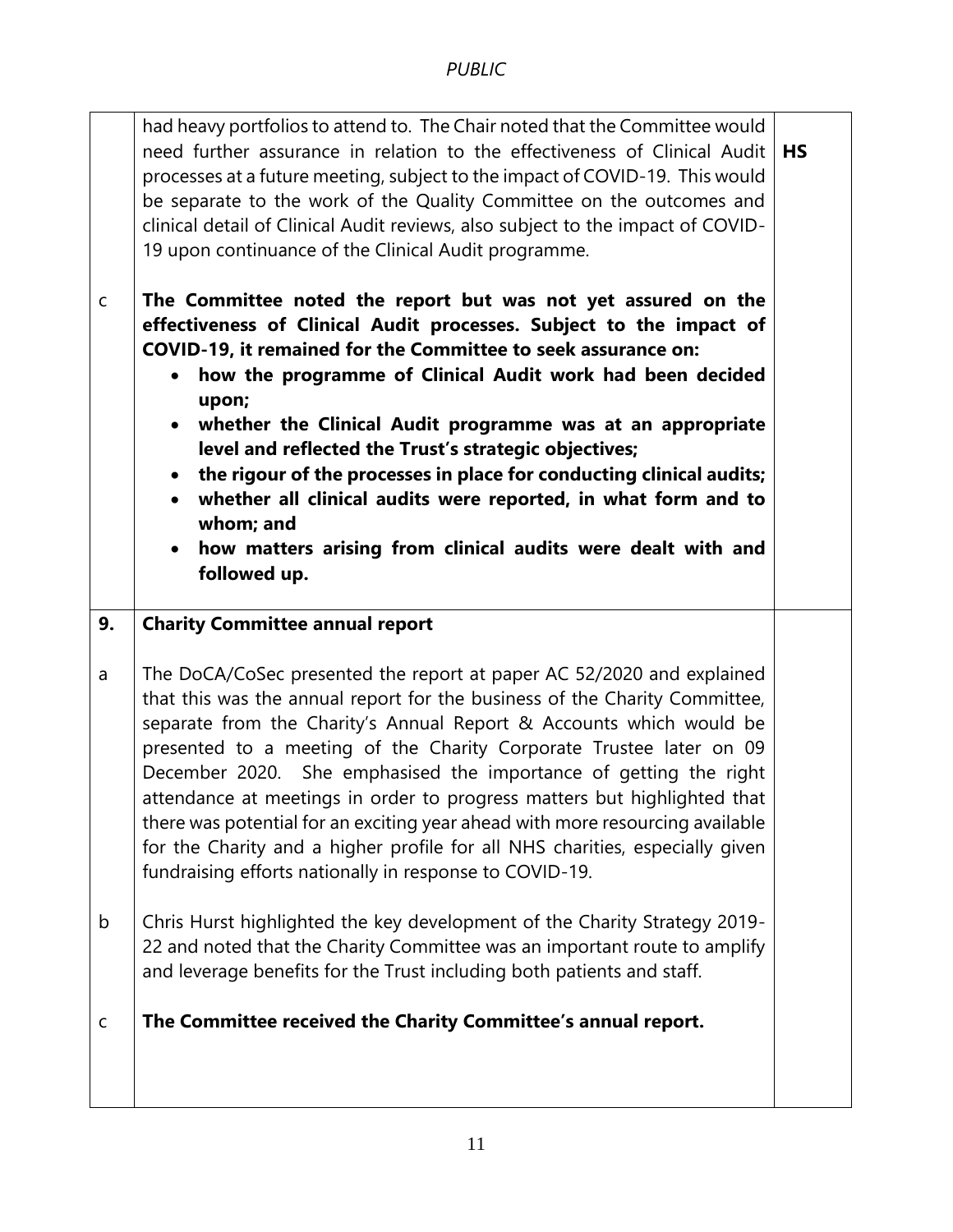| 10.         | <b>Single Action Tender Waivers (SATWs) and Losses &amp; Special Payments</b>                                                                                                                                                                                                                                                                                                                                                                                                                                                                                                                                                                                                                                                                                                                                                                                                                                                                                                                          |                   |
|-------------|--------------------------------------------------------------------------------------------------------------------------------------------------------------------------------------------------------------------------------------------------------------------------------------------------------------------------------------------------------------------------------------------------------------------------------------------------------------------------------------------------------------------------------------------------------------------------------------------------------------------------------------------------------------------------------------------------------------------------------------------------------------------------------------------------------------------------------------------------------------------------------------------------------------------------------------------------------------------------------------------------------|-------------------|
|             | reports                                                                                                                                                                                                                                                                                                                                                                                                                                                                                                                                                                                                                                                                                                                                                                                                                                                                                                                                                                                                |                   |
| a           | The Deputy DoF presented the reports at paper AC 53/2020 (SATWs) and AC<br>54/2020 (Losses & Special Payments). The Chair noted that there was still<br>work to do in order to extract maximum value for the Committee from the<br>SATWs report and so as to focus on those SATWs which could represent an<br>additional risk or to be clear that an acceptable level of risk had been taken<br>and the SATWs were therefore appropriate. She cited waiver no. 602 as an<br>example and noted that insufficient detail had been provided for the reason<br>for not contacting Procurement. The Deputy DoF noted that further review<br>of reporting on SATWs would be undertaken in 2021 to ensure that the<br>Committee was: able to identify those SATWs which could represent an<br>additional risk or be clear that an acceptable level of risk had been taken and<br>the SATWs were therefore appropriate; and be assured that the Procurement<br>function was challenging SATW requests.         | PD/<br><b>MME</b> |
| $\mathsf b$ | The Committee noted the reports and that more work was required to<br>refine the reporting on SATWs.                                                                                                                                                                                                                                                                                                                                                                                                                                                                                                                                                                                                                                                                                                                                                                                                                                                                                                   |                   |
|             | The meeting took a break from 10:58-11:05. Dean Docherty, Sasha Lewis, Nika<br>Verona and Iain Murray left the meeting.<br>John Allison, Bernard Galton and Neil McLaughlin joined the meeting.                                                                                                                                                                                                                                                                                                                                                                                                                                                                                                                                                                                                                                                                                                                                                                                                        |                   |
| 11.         | Risk Workshop - Board Assurance Framework (BAF) and Trust Risk<br><b>Register (TRR) update</b>                                                                                                                                                                                                                                                                                                                                                                                                                                                                                                                                                                                                                                                                                                                                                                                                                                                                                                         |                   |
| a           | The DoCA/CoSec presented the report at paper AC 55/2020 and noted that,<br>further to review by the Executive Management Committee on 07 December<br>2020, the Audit Committee and other Non-Executive Director Committee<br>Chairs had an opportunity to engage in the next steps for risk management,<br>how risks could flow through committees and review the most recent<br>versions of the BAF and TRR. The BAF had been mapped against the Trust's<br>new Strategic Objectives and work was taking place on more detailed<br>updates to the individual risks; this mapping exercise was ongoing for the<br>TRR but nearly complete. The Chair noted that she had wanted to hear about<br>the work which had been taking place and was surprised at the significant<br>volume which had been achieved, noting that many of her concerns had<br>been allayed although there would still be some questions to discuss. Neil<br>McLaughlin and Hannah Wright summarised the developments to the TRR |                   |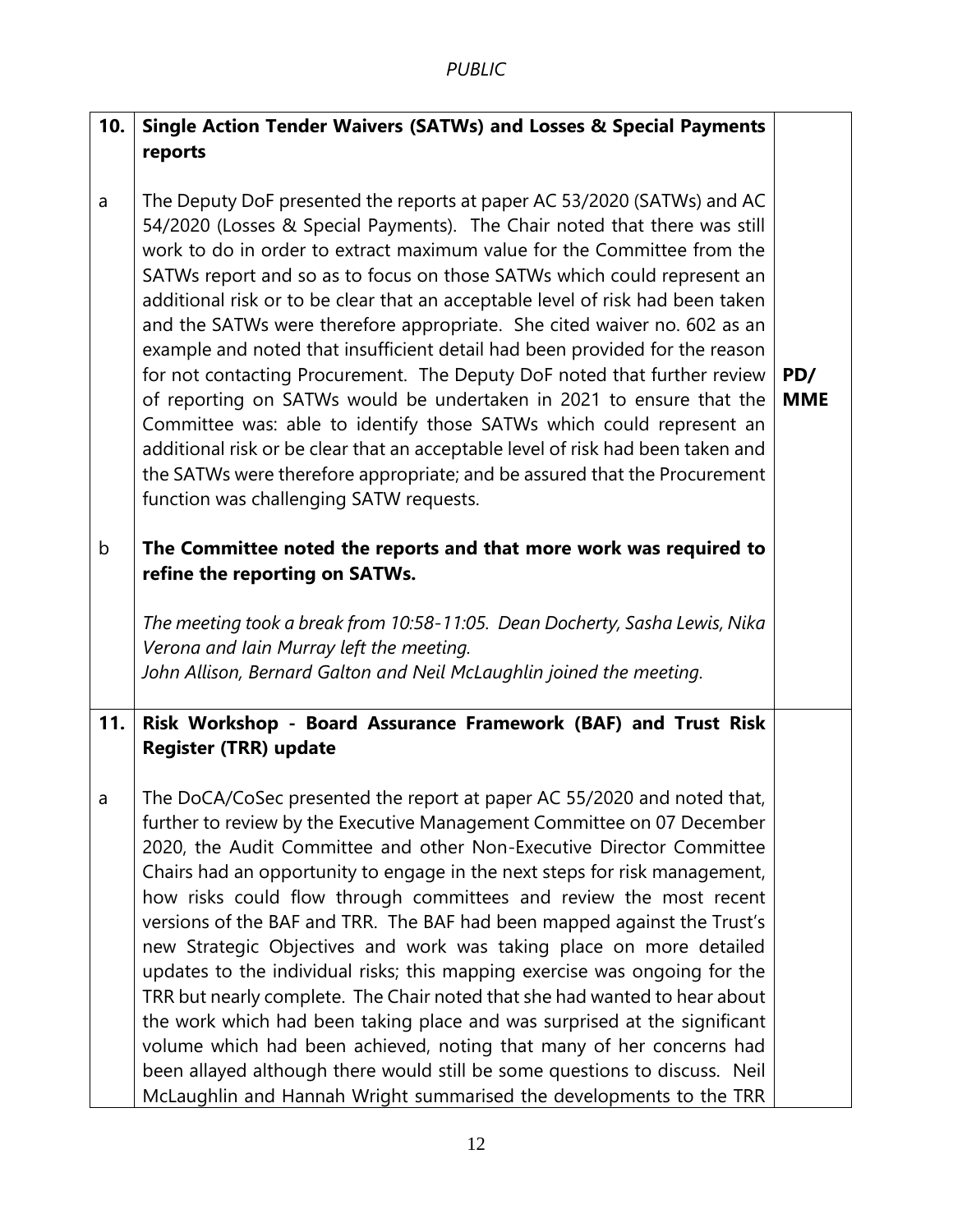and the BAF, as set out in the report, noting that ultimately it would be useful if risk registers could develop to a point where they could drive actions and behaviours. It was reported that Executive and management engagement had been positive throughout and a further Executive session had been scheduled for 25 January 2021 for a deep dive into the BAF and TRR as these would continue to be updated in line with the new Strategic Objectives.

- b The Trust Chair led the meeting in a discussion of how risk registers may help to structure Board and Committee conversations or enhance the Audit Committee's oversight of risk so that it could be a forum to escalate risk matters to the Board.
- c Aroop Mozumder praised the work which had been done and added that, in his capacity as Chair of the Quality Committee, he was keen for the Quality Committee to regularly focus upon the risks under the quality-orientated Objective to 'Deliver the possible care and outcomes'.
- d Chris Hurst, in his capacity as Chair of the Finance & Investment Committee, cautioned that although the BAF and TRR were useful vehicles, especially to provide for focus on achievement against Strategic Objectives, some risks and issues would arise outside of the framework of anticipated Strategic Objectives. Therefore, meetings needed to be confident to not be constrained from looking at situations in other ways and to be prepared to think outside of the current Strategic Objectives. Therefore although the Finance & Investment Committee would focus on financial risk, it would do so in the context of considering aggregate financial risk (including aspects of contractual risk) and the organisation's capacity to manage it. He emphasised that although Strategic Objectives could be helpful to reframe risks and concerns, the Trust should not be constrained by them and staff should be able to identify risks which sat outside of the current Strategic Objectives.
- e Bernard Galton, in his capacity as Chair of the People, Leadership & Culture Committee, added that it had been useful for the last meeting of the People, Leadership & Culture Committee to review relevant HR strategic risks and these had informed discussion at the meeting as well as planning for the next agenda.
- f John Allison, in his capacity as Chair of the Mental Health Act Committee, cautioned that risk registers could be divorced from what was actually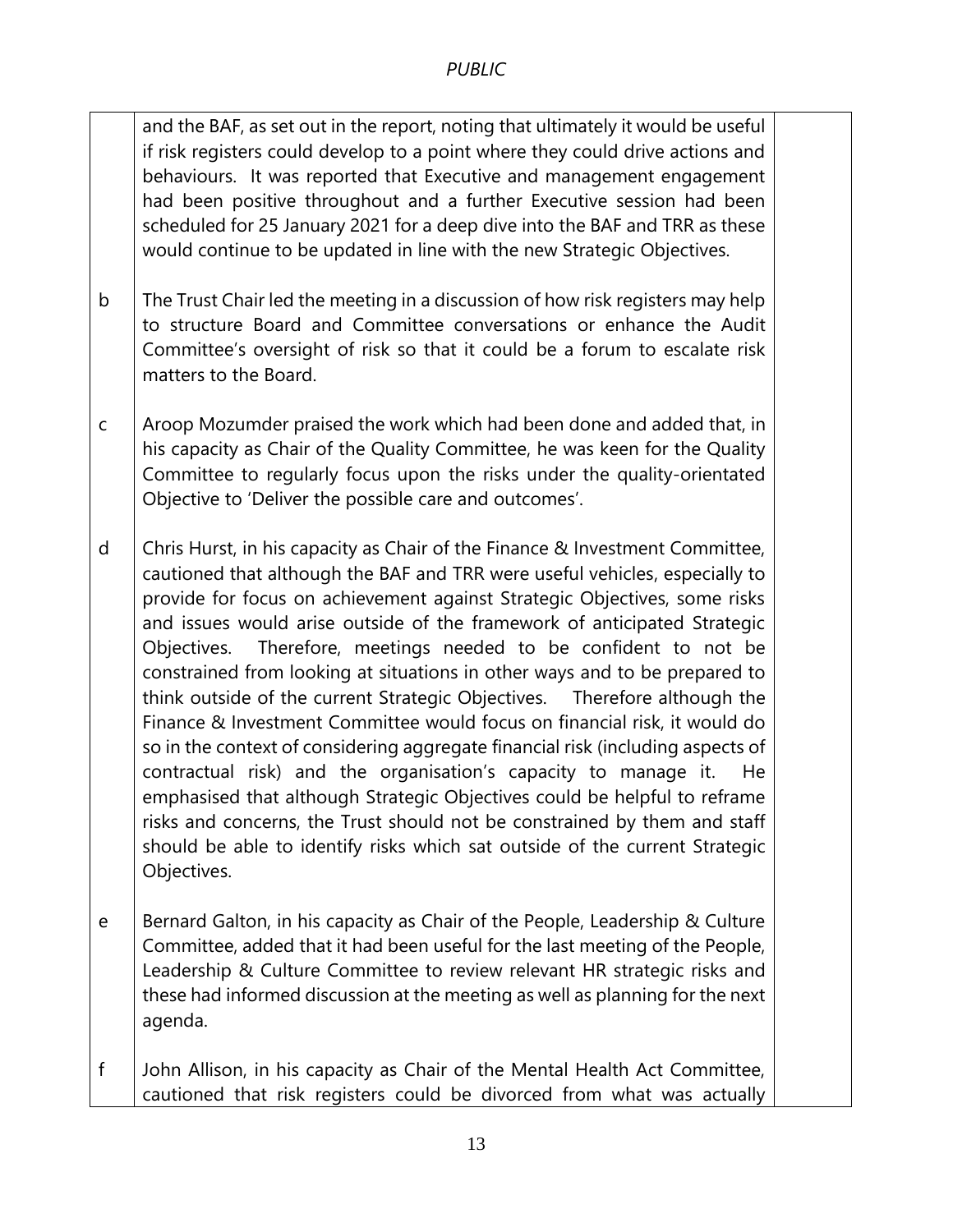happening operationally and sometimes this could be for valid reasons, especially where not all activity was amenable to this kind of framework and its controls. Whilst financial matters may be suitable for such controls, front line treatments and clinical professional judgement at an immediate point in time may not be. He noted that learning could be drawn from across Serious Incidents, inquests, claims and complaints which were less restrictive than a risk registers approach.

g The Chair added that the Board needed to have a Risk Appetite document so that it could agree appetite by domain and use that appetite to overlay risks and inform agendas. She noted that if high-rated risks were being identified then they should be featuring on agendas. Hannah Wright suggested that a Risk Appetite Statement could be developed as part of the updated Risk Management Strategy & Policy which was due for review in 2021.

**KR**

h The CEO noted that whilst he did not disagree with the comments made, the challenge was to achieve coherence and for risk registers to add value and be a true reflection of concerns such that the Board and senior leaders could agree what the top risks to the organisation were, rather than be a tool of regulatory compliance. He noted that his concerns were around pandemic flu and the Warneford redevelopment. He added that the new Strategic Objectives should be focused on across all agendas; reworking agendas accordingly may help to make the BAF and TRR more dynamic documents to support the management and flow of business. The DoCA/CoSec noted that this would be supported by more Board ownership of the BAF in particular.

### i **The Committee noted the report and that a Risk Appetite Statement would be developed.**

*The CEO, the Trust Chair, John Allison, Bernard Galton, Neil McLaughlin, Chris Roberts (Lead Governor), and Hannah Wright left the meeting. Remaining: Lucy Weston (the Chair), Chris Hurst, Aroop Mozumder, the Deputy DoF, the DoCA/CoSec and the ATS.* 

#### **12. External Audit contract**

a The Deputy DoF presented the report at paper AC 56/2020 on the External Audit contract extension.